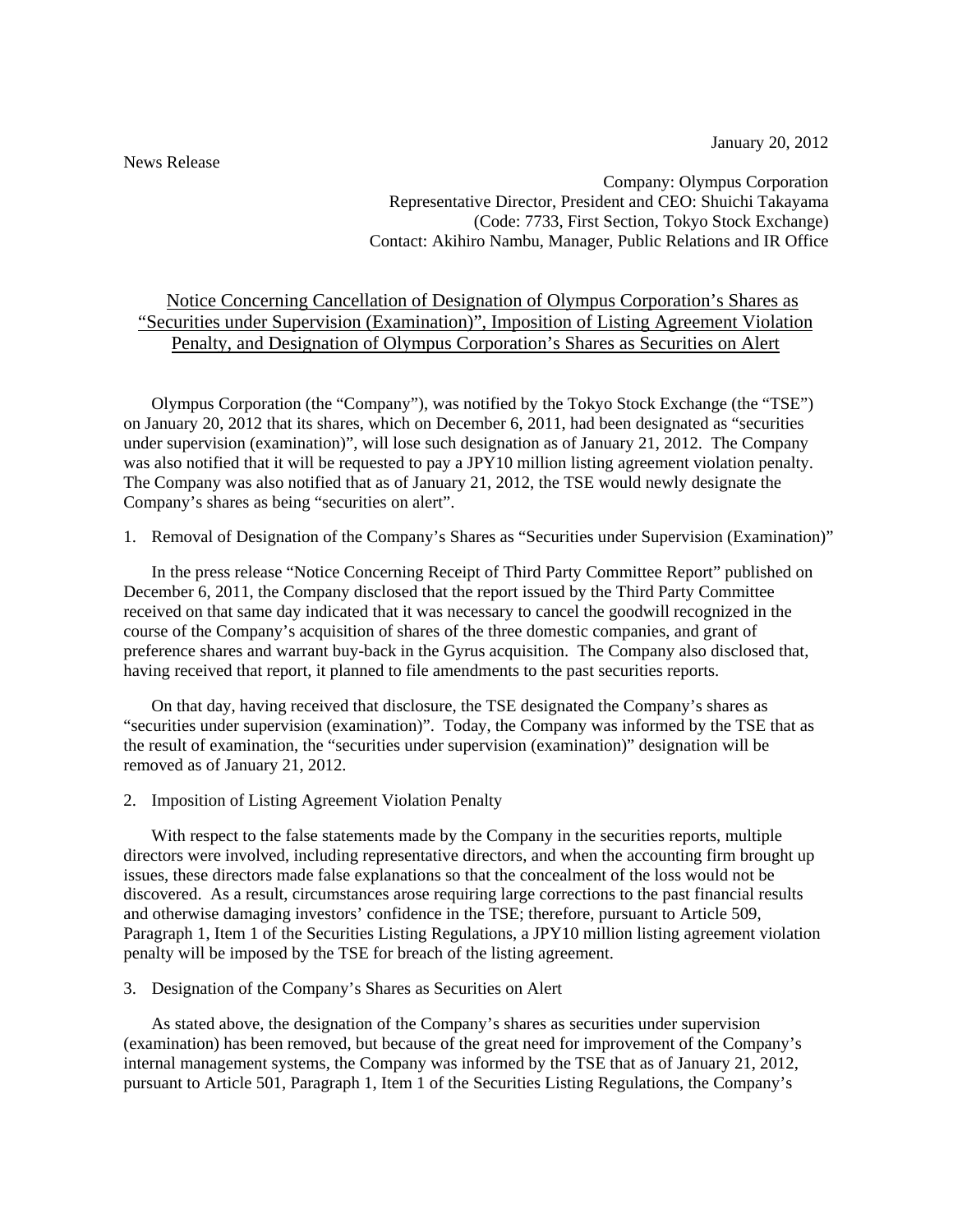shares would be placed under the designation of Securities on Alert. The President has released a statement regarding the Company's response, as attached.

The Company would like to take this opportunity once again to offer sincerely its deepest apologies to shareholders, investors, business partners, customers, and all other relevant parties for all inconvenience caused. Going forward, the Company will continue to implement fundamental reforms to restore confidence as soon as possible, and we greatly appreciate your continued support.

END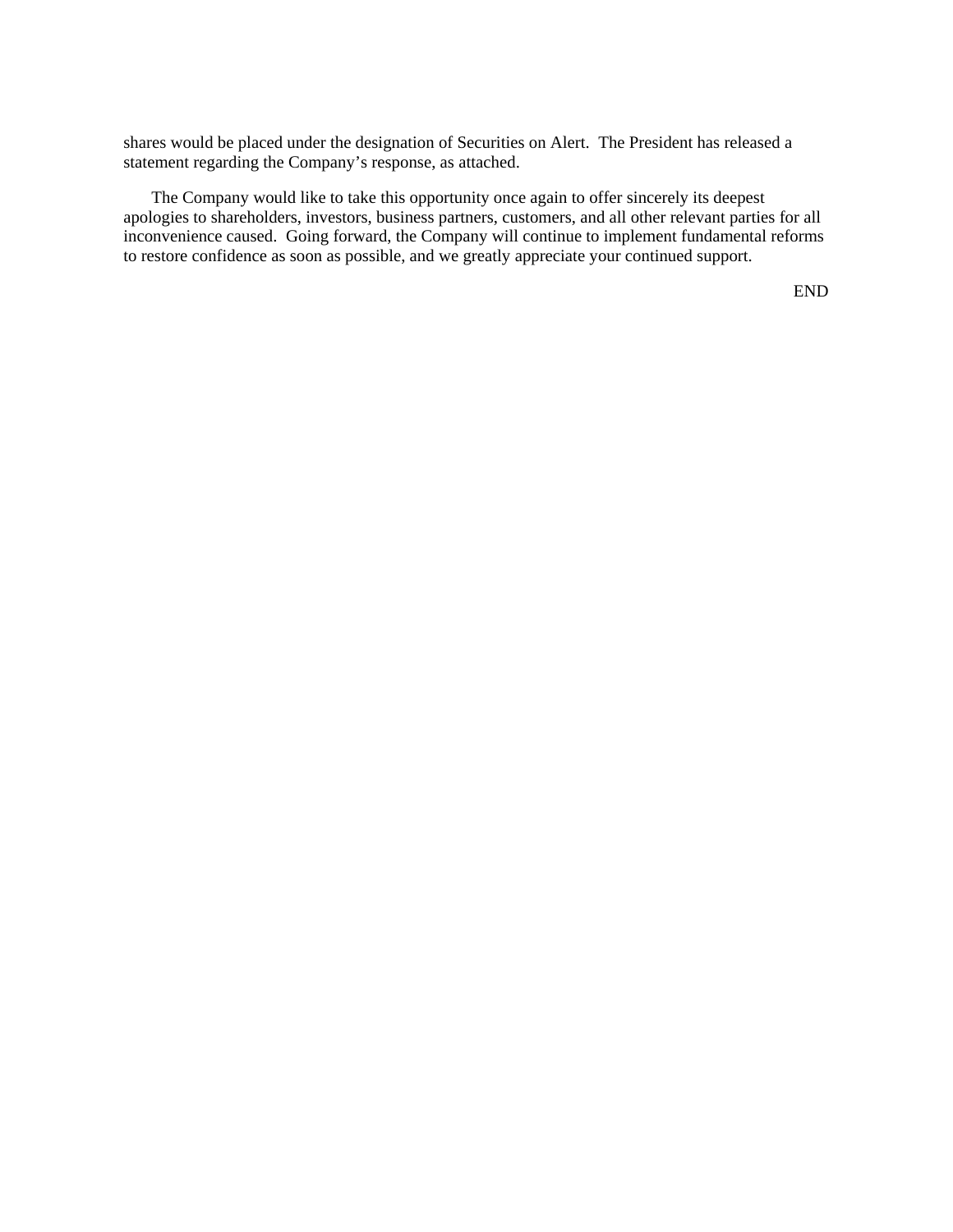January 20, 2012

To Whom It May Concern:

## The Company's Response to the Securities on Alert Designation

Shuichi Takayama Representative Director, President and CEO Olympus Corporation

Today the Company received notice from the Tokyo Stock Exchange that shares of the Company have been designated as securities on alert. We understand that this designation is based upon the determination that there is great need to improve the Company's internal management systems.

 The Company takes this judgment very seriously, and its policy in this regards is to further strengthen the measures taken since the revelation of the problem of past deferred posting and elimination of losses. I would like to make new report below regarding some of our current efforts and plans.

### **1. Improvement of Governance, Compliance, and Internal Control**

The Company will continue to study governance systems, internal control systems and compliance, in full reflection of the errors made in the series of events and in light of the judgment of the Tokyo Stock Exchange. The focal points of our study include requiring that the Board of Directors be composed of a majority of outside directors having a high degree of independence, and establishing an independent committee composed of outside directors that will have authority over the nomination of candidates for, and the compensation paid to, president and directors. The results of this study will be proposed to the new candidates for director; if they concur, following final approval by the Management Reform Committee, the proposal will be explained at the extraordinary general shareholders meeting. If the candidates under the Company's proposal are elected at the extraordinary general shareholders meeting, this proposal will be implemented as the Company's governance system.

Further, after proceeding with reform of our internal management systems, the Company will of course submit to the Tokyo Stock Exchange the internal management system confirmation letter pursuant to in the Securities Listing Regulations.

#### **2. Extraordinary General Shareholders Meeting and Replacement of Directors and Corporate Auditors**

 The Company is moving ahead with preparations for an extraordinary general shareholders meeting for reform of managerial systems in the latter half of April 2012. The agenda at this extraordinary general shareholders meeting will include not only reports to shareholders of the course of events, but also election of new directors and corporate auditors by shareholders.